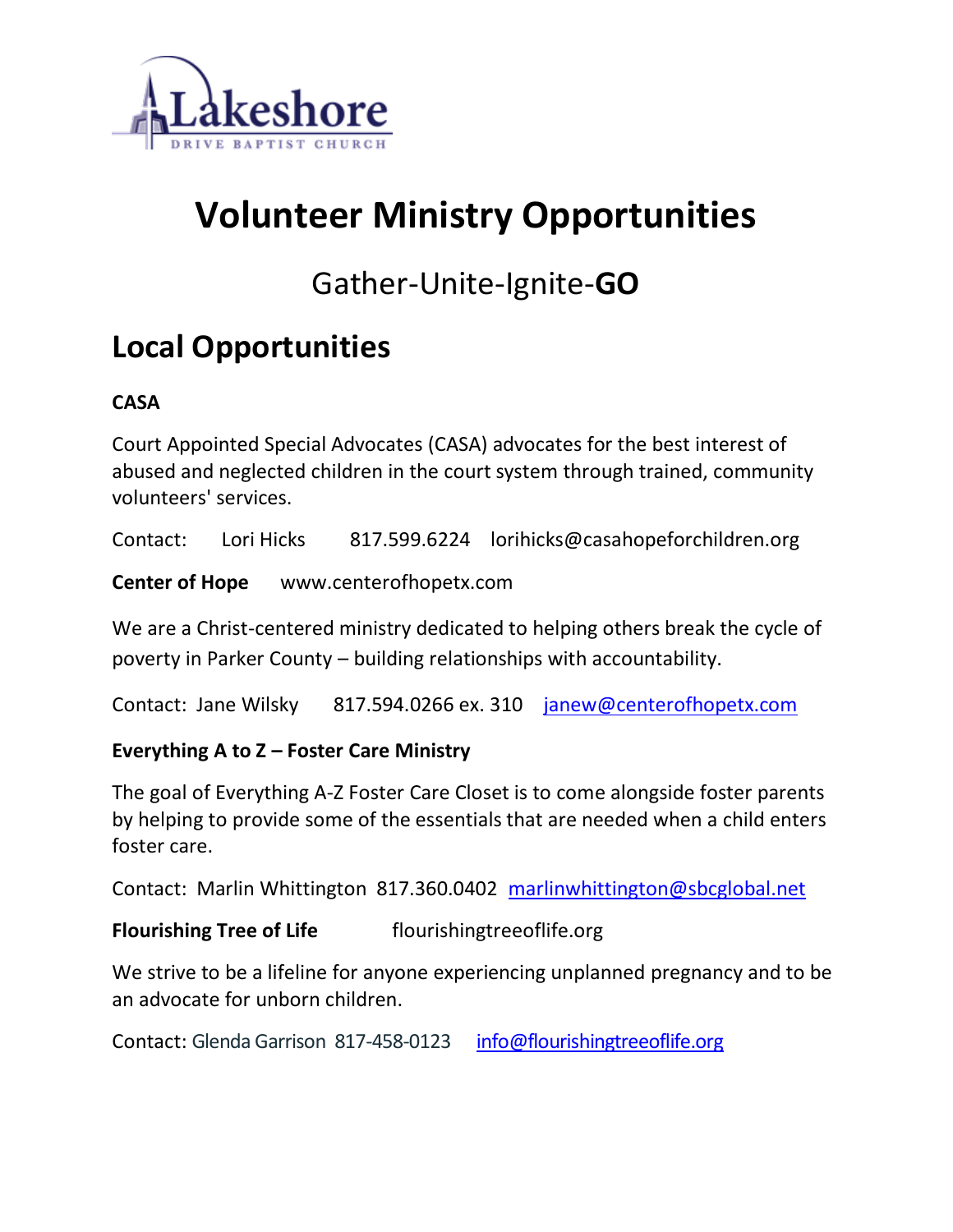

#### **Freedom House** [www.freedomhousepc.org](http://www.freedomhousepc.org/)

WE WILL SEEK TO END ABUSE AND VIOLENCE THROUGH PREVENTION AND INTERVENTION

Contact: Catherine A. Teitjen 817.596.7543 ctietjen@freedomhousepc.org

**Grace House** [www.gracehouseministries.net](http://www.gracehouseministries.net/)

Grace House Ministries strives to promote hope, life, and knowledge in the community through The Options Clinic, Grace House Pregnancy Center, and Pure Truth in-school training program.

Contact: Dana Blankenship 817.599.9080 [info@gracehouseministries.net](mailto:%20info@gracehouseministries.net)

#### **Kids Against Hunger [www.kidsagainsthunger.org](http://www.kidsagainsthunger.org/)**

Kids Against Hunger is a non-profit humanitarian organization with a mission to provide fully nutritious food to impoverished children and families around the world...and around the corner. The goal of the organization is for the meals to provide a stable nutritional base from which recipient families can move their families from starvation or food insecurity to self-sufficiency.

Parker County Satellite

Contact: David Slyter 512.940.9301 [dslyter@gracefirstpc.org](mailto:dslyter@gracefirstpc.org)

**Lakeshore Drive Baptist Church [www.lakeshorebaptist.com](http://www.lakeshorebaptist.com/)**

Cypress View Villas – After School Program for Children and other events for the children of apartment residents

Contact: Kimberly Neameyer 817.599.8889 [kneameyer@portfolioresidentservices.org](mailto:kneameyer@portfolioresidentservices.org)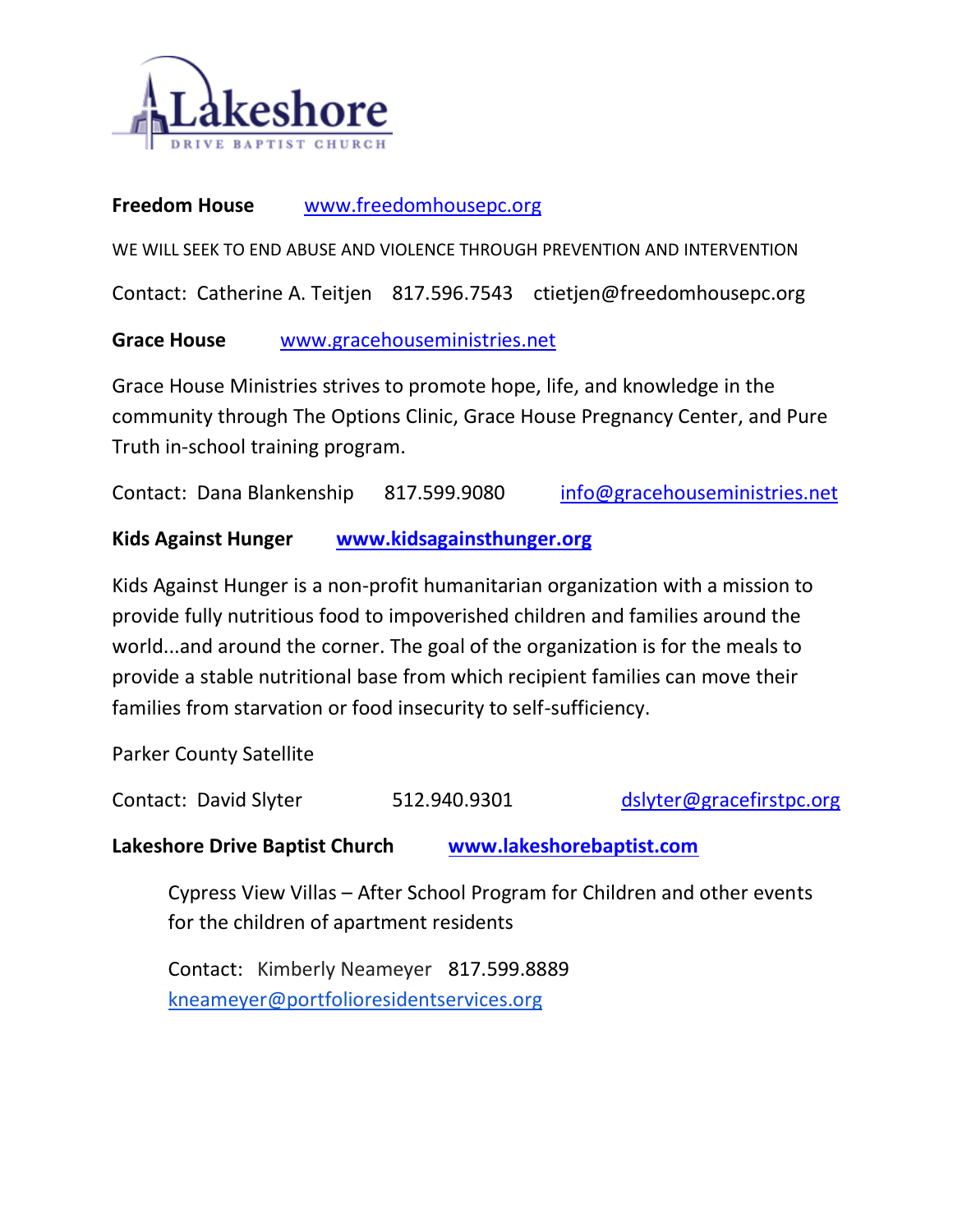

Packs of Love – Backpack Ministry

Backpacks are filled with food for students who are on free or reduced lunch, (around 80), to help them with meals over the weekend. Students attend Mary Martin Elementary. A Thanksgiving basket is provided, if requested.

Contact: Marla Daniels 817.596.0100

#### **Manna Storehouse [www.mannastorehouse.org](http://www.mannastorehouse.org/)**

We're a faith based, non-profit, all volunteer organization, dedicated to serving those in need in Parker County, Texas.

Contact: Catherine Smith 817.599.6569 [storehousemanna@gmail.com](mailto:storehousemanna@gmail.com)

**Parker County Committee on Aging** [www.parkercountyseniorcenter.com](http://www.parkercountyseniorcenter.com/)

The mission of Parker County Committee on Aging (PCCOA) is to identify and assess the needs of homebound older adults in Parker County, and to provide lifesustaining services which allow them to live out their lives with dignity in the safety and comfort of their homes.

Meals-On-Wheels Senior Center

Contact: [817.596.4640](tel:+18175964640) or complete the volunteer application on their website

**Rainbow Room [www.dfps.state.tx.us/Child\\_Protection/Rainbow\\_Rooms](http://www.dfps.state.tx.us/Child_Protection/Rainbow_Rooms)**

Rainbow Rooms are 24/7 resource centers usually located within local Child Protective Services (CPS) offices. In the Rainbow Room, CPS caseworkers can get supplies for children who are victims of abuse or neglect - clothing, school supplies, diapers, and much more.

Contact: Bobby Chesher 817.596.5957 [Bobby.Chesher@dfps.state.tx.us](mailto:Bobby.Chesher@dfps.state.tx.us)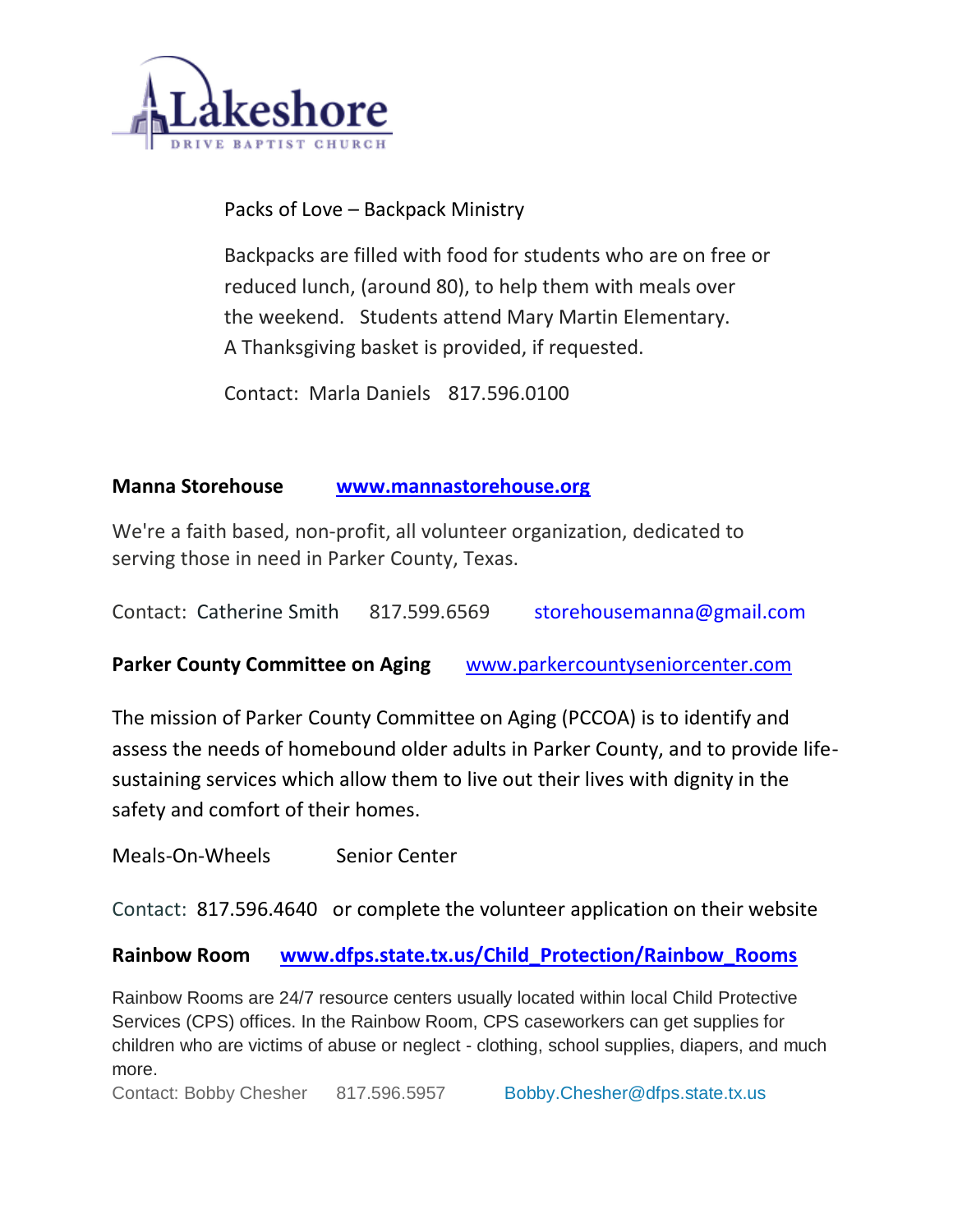

### **Sanctified Hope** www.sanctifiedhope.org

Sanctified Hope is a Christian based nonprofit transitional program which offers Christ-centered training and support. Our mission is to provide an environment in which formerly incarcerated or hurting individuals have the opportunity to experience the unconditional love of Jesus Christ.

Contact: **Sharon Klahm-Hibler** [817-901-5446](http://www.sanctifiedhope.org/817-901-5446) [info@sanctifiedhope.org](mailto:info@sanctifiedhope.org)

# **Texas Pythian Home [www.pythianhome.org](http://www.pythianhome.org/)**

The Texas Pythian Home, Inc. provides a safe, stable environment for children to grow physically, socially, emotionally and spiritually to become responsible, independent adults.

Contact: Lisa Watson 817.594.4465 [lwatson@pythianhome.org](https://www.pythianhome.org/uploads/9-2013_newletter-w.pdf)

# **Metroplex Opportunities**

#### **Beautiful Feet Ministries** [www.thefeet.org](http://www.thefeet.org/)

Currently, Beautiful Feet Ministries yearly serves over 80,000 meals, distributes clothing to over 5,000 people, and provides medical and dental services to over 1,200 patients. Daily Bible studies and worship services are held, along with an inner city youth and children's ministry that meets twice a week. (Ministry to homeless)

Contact: Sarah Myers 817.536.0505 [streetfeet@aol.com](mailto:streetfeet@aol.com)

Or complete the volunteer information at: http://thefeet.org/local-missionteams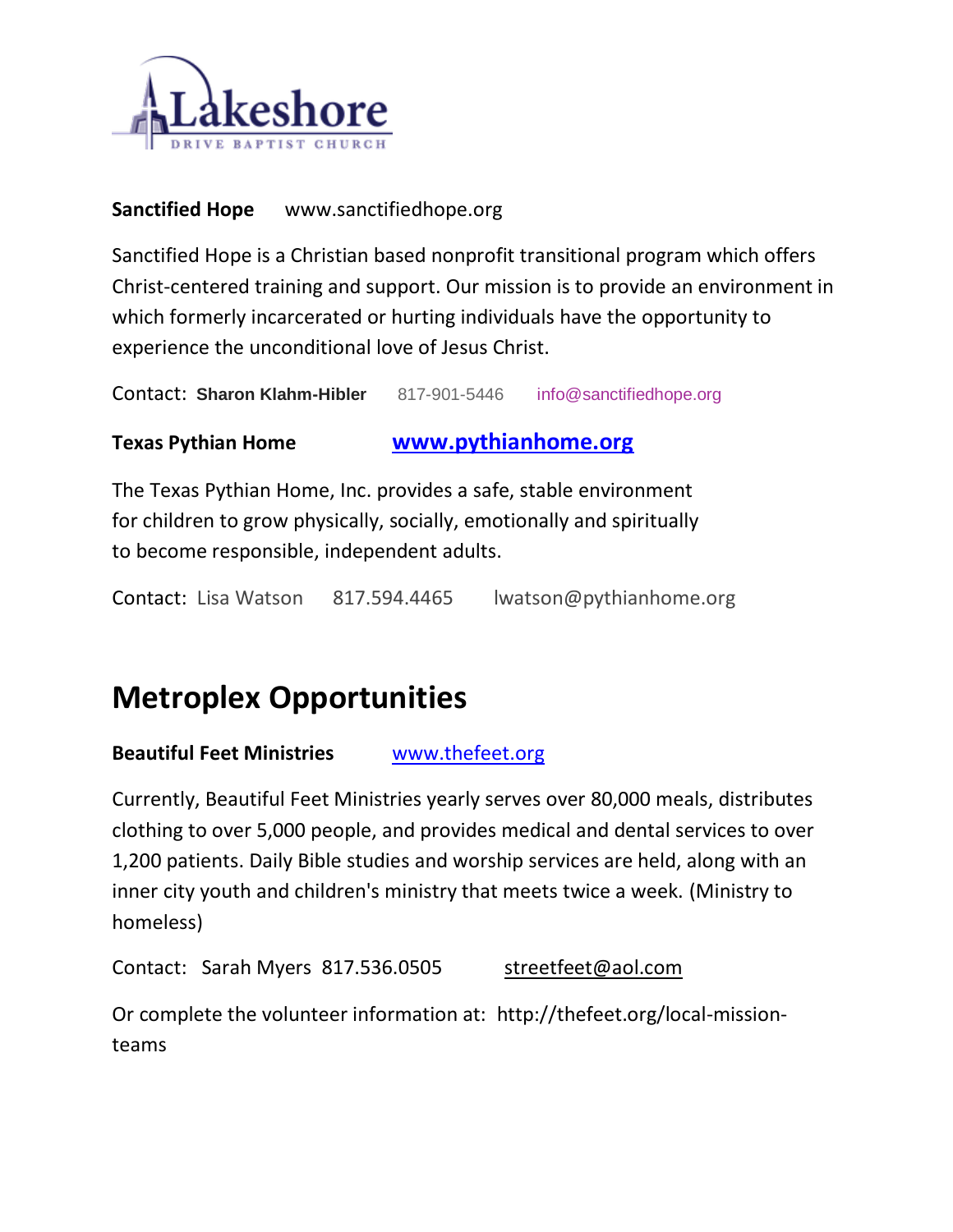

#### Literacy ConneXus **[www.literacyconnexus.org](http://www.literacyconnexus.org/)**

A Texas-based 501(c)3 organization offering English language and literacy training programs, church-wide ministry projects, conferences, resources, ideas, and much, much more. (ESL teacher training, Adult Literacy teacher training, Book Banks, Book Bags)

Contact: Lester Meriwether 817.696.9898 [lester@literacyconnexus.org](mailto:lester@literacyconnexus.org)

**Ready For School [www.literacyconnexus.org/get-involved/ready-for-school/](http://www.literacyconnexus.org/get-involved/ready-for-school/)**

*Ready for School!* is a 20-week curriculum for working with young refugee families. These families often come from countries that do not offer children's literature or a culture of parents reading to their little ones. Some of the refugee parents have limited English language skills and very few homes have children's books in English. Classes are held in apartment complexes once a week.

Contact: Karen Morrow, [fkmorrow@yahoo.com](mailto:fkmorrow@yahoo.com) 

Caroline Bell, [caroline@literacyconnexus.org](mailto:caroline@literacyconnexus.org)

#### **Refugee Ministry**

Karen Morrow, CBF Field Personnel, Refugee Ministry, Fort Worth, Texas

Karen Morrow tries to fill in the gaps that resettlement agencies, which provide assistance to refugees in the first few months, may miss.

"Without help, many refugees just fall into urban poverty," she said. "We don't take the place of the resettlement agencies. We provide friendship. We help them learn English, sort mail, learn to drive, find medical help, navigate the system and ask the right questions to get the help they need. Sometimes its little things: How do you get a fishing license? Where is the library? Where can we picnic?"

Contact: Karen Morrow, [fkmorrow@yahoo.com](mailto:fkmorrow@yahoo.com)